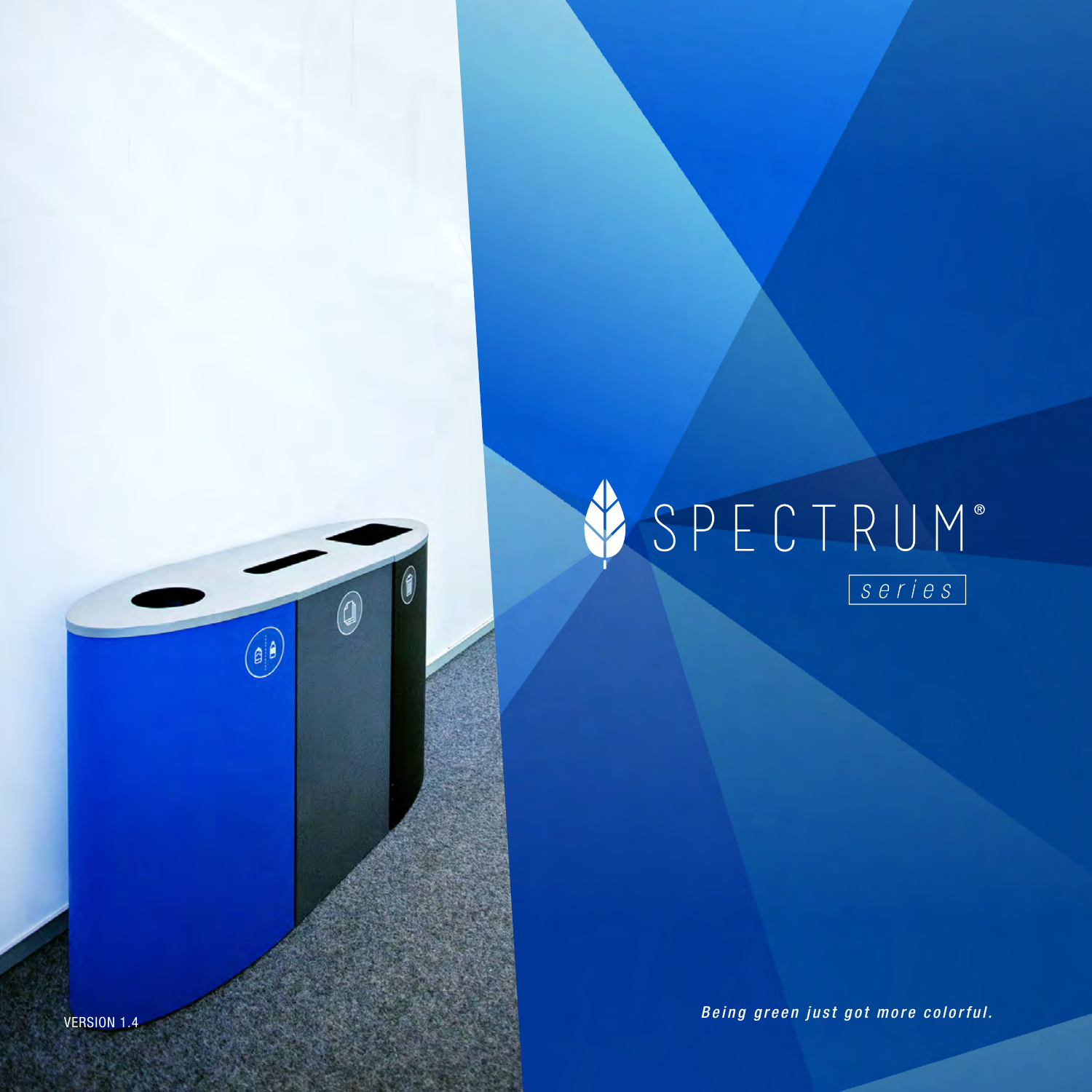### UNLIMITED OPTIONS

The Busch Systems ® R&D team has spent countless hours crafting the Spectrum ® Series with the specific ability of adapting to collection programs of all types and sizes. In the ever-evolving world of recycling & waste collection, it's imperative to build the basis of your program with as much flexibility as possible.

Our team achieved this flexibility by designing five modular containers created at the most adaptable size & profile, then hit them with the loudest variety of color options we've ever made available!



When choosing the Spectrum ® Series, you'll be confident knowing the highest quality, most-versatile set of containers will outfit your program and your space perfectly. Be confident knowing the combination of containers you've selected today, can easily be adjusted to suit your program of tomorrow.

# ENJOY THE



#### QUAD STATION INSPIRATION



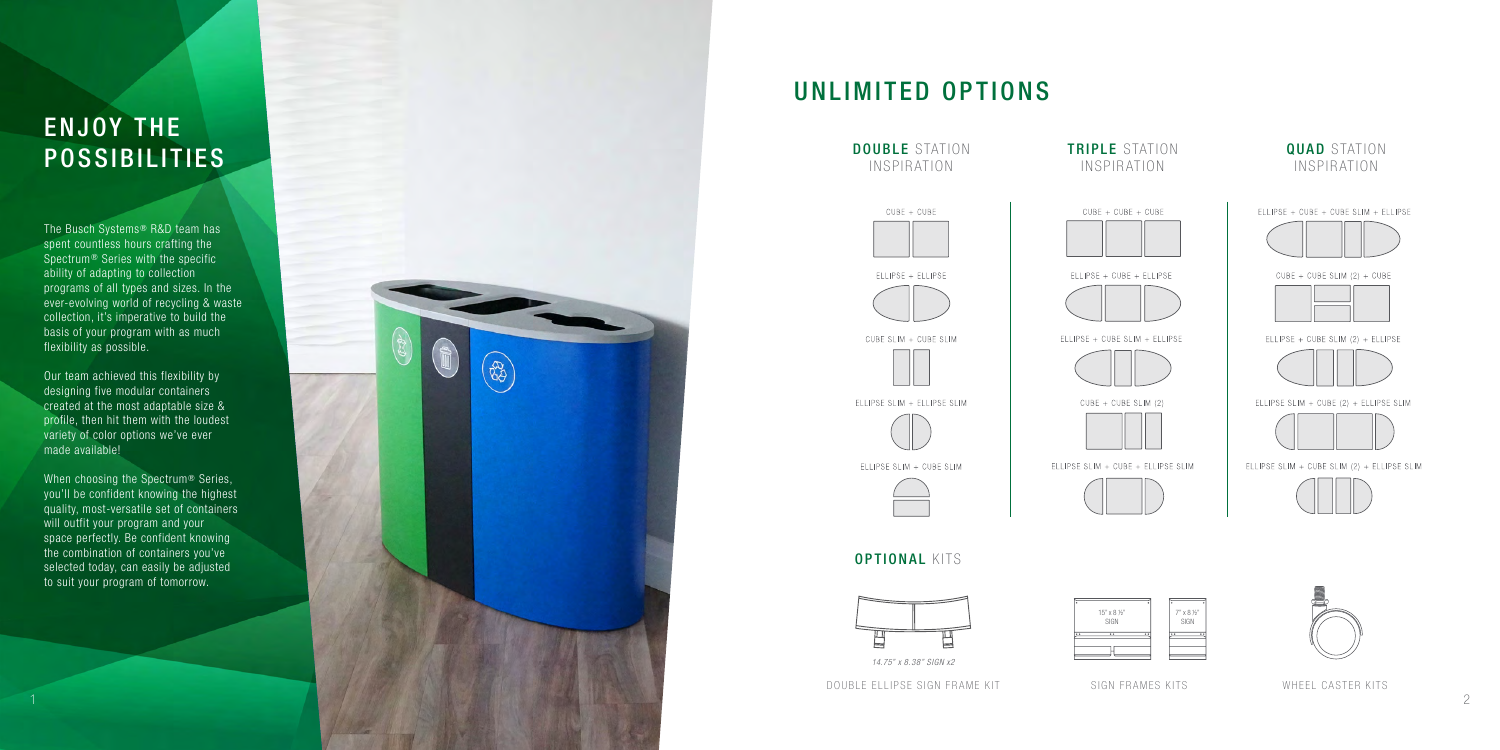CAPACITY: 24 Gallon DIMENSIONS: 15 ¾"D x 15 ¾"W x 30 ⅜"H MATERIAL: Powder Coated 18 Gauge Steel

CAPACITY: 10 Gallon DIMENSIONS: 15 ¾"D x 8"W x 30 ⅜"H

### CUBE SLIM

#### CUBE



CAPACITY: 8 Gallon DIMENSIONS: 15 ¾"D x 8"W x 30 ⅜"H MATERIAL: Powder Coated 18 Gauge Steel

## ELLIPSE SLIM



- Modern shape gives your program a voice while complementing your style
- Available in a variety of colors, capable of brightening any program
- Restrictive openings clearly indicate streams for users
- Modular system allows your centralized station to grow with your program
- Functional slim design offers the ability to fit into small spaces
- Ideal for low traffic areas with modest capacity needs
- Optional openings allow you to personalize your program
- Chic color options offering your program a distinct look
- Ellipse figuration maintains broad capacity needs
- Rounded profile welcomes unit to be stand-alone or to complete a set
- Ample variety of opening choices to personalize your program
- Stylish composition matches modernized spaces
- Slim, contoured design fits neatly against a wall
- Ideal for lower capacity needs in a centralized station
- Lightweight lid for easy maintenance
- Choose from a variety of available color options to match your décor

CAPACITY: 22 Gallon DIMENSIONS: 15 ¾"D x 15 ¾"W x 30 ⅜"H MATERIAL: Powder Coated 18 Gauge Steel

## ELLIPSE

\*Minimum orders apply for custom colors, contact us for more details.

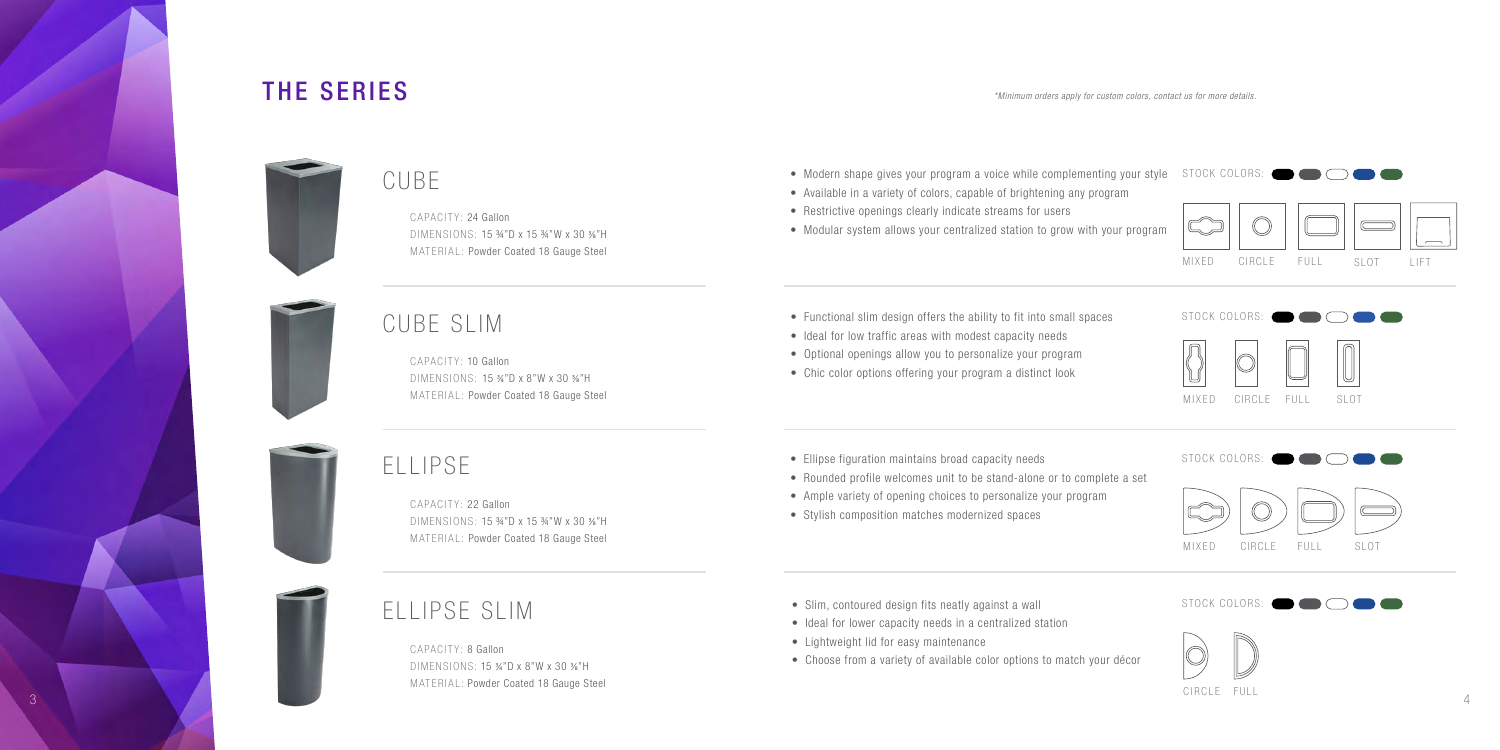5

CAPACITY: 20 Gallon DIMENSIONS: 15 ¾"D x 30 ⅜"H MATERIAL: Powder Coated 18 Gauge Steel

CUBE XL NEW

• See body specifications for available openings





#### ONE: THE BODY TWO: THE OPENING THREE: THE LABEL FOUR: OPTIONAL KITS

- Cube
- Cube-Slim • Ellipse
- Ellipse-Slim
- Round
- Cube XL

• Choose from our stock options or customize your own!



- 15" x 8 ½" Sign Frames
- Double Ellipse Sign Frame
- Wheel Casters



- $\mathsf{ROMD}$  NEW  $\vert$  . The stand-alone container to match centralized Spectrum® stations stock colors:
	- Rigid plastic liners make for easy servicing of containers
	- Well suited to seamlessly integrate into any space
	- Lead-in opening maintains cleanliness
	- With a 32 Gallon capacity, The Spectrum® XL is perfect for high traffic areas
	- Practical and modular, allowing you to expand your station at any time
	- Full lid opening discourages users from leaving waste materials on top of the container
	- Optional ashtray lid reduces littering of cigarette butts in spaces where smoking is acceptable
	- Includes a liner for easy servicing and cleaning

Choose your components:  $| +$ 



CAPACITY: 32 Gallon DIMENSIONS: 15 ¾"D x 21 ½"W x 30 ⅜"H MATERIAL: Powder Coated 18 Gauge Steel

BUILD YOUR SPECTRUM®  $s$ eries

\*Minimum orders apply for custom colors, contact us for more details.